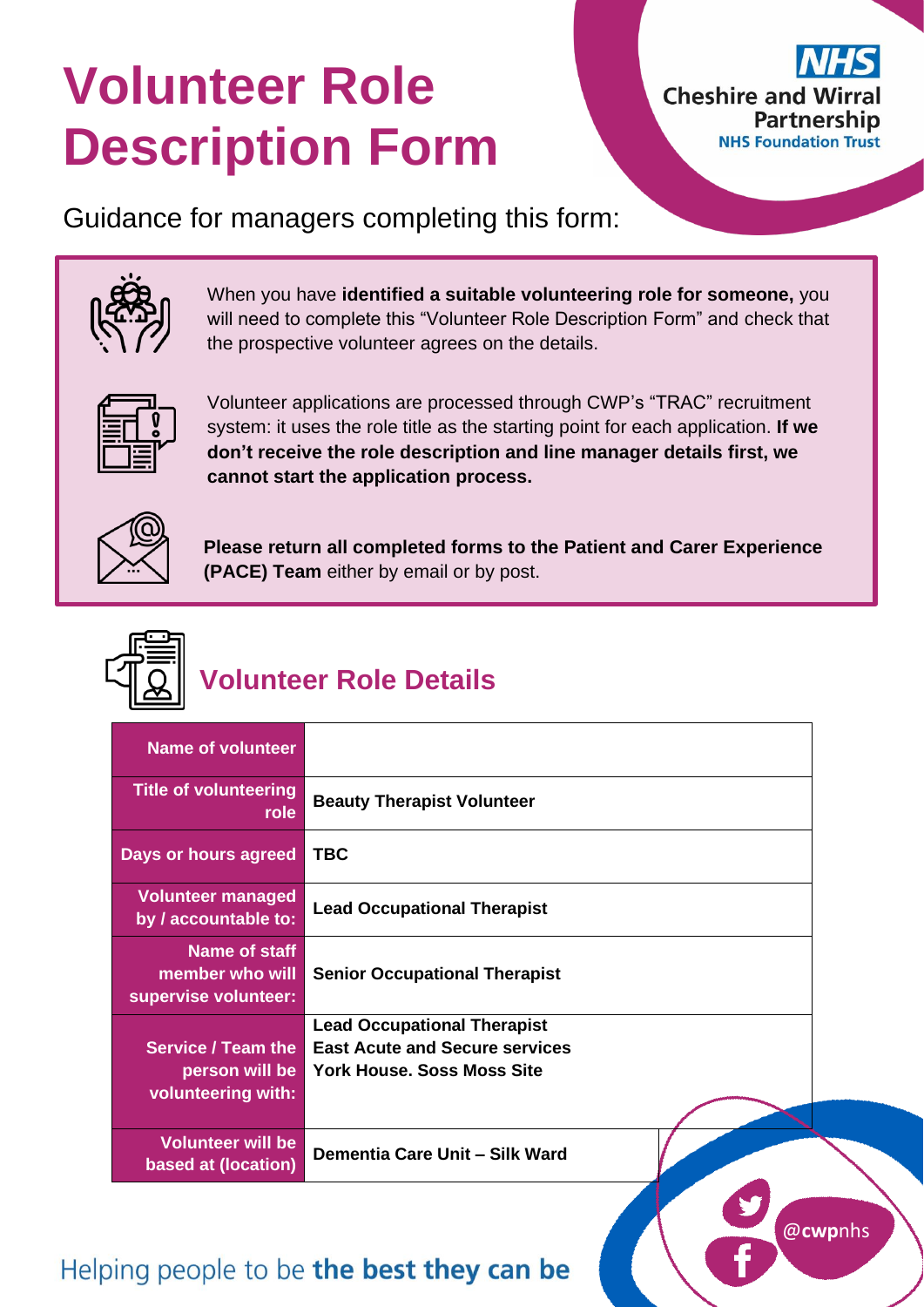

#### **Purpose of Volunteering Role – brief summary / overview**

At Silk house we believe it is really important to support our patients who are living with Dementia.

Service users on Silk ward are often in the end stages of dementia but can still benefit significantly from stimulating interaction, social engagement and happiness that can be gained from something as simple as a hand-massage or hairdressing treatment.

We are looking for volunteer's - even if it's a few hours a week who can support us and the people who are living with Dementia in our care.

The post holder would support inpatient service users and the Occupational Therapy team with carrying out self-care and pamper interventions such as hairdressing, hand massage and nail painting.

This role directly supports service users in a very practical way to encourage motivation for self-care and to maintain previous levels of beauty care.

#### **Task Outline – details of what the role involves**

- Work with Occupational Therapy team and our service users to explore what interventions are appropriate
- We expect basic interventions being hair-care, hand and nail care, hand massage.
- All items used for the hand and nail sessions will be provided by the OT department in order to adhere to the Control of substances hazardous to health (COSHH) regulations.

#### **Essential skills required for the role**

- $\Box$  Beauty therapy experience
- □ Excellent listening and communication skills
- $\Box$  Be well motivated with a positive attitude
- □ Patience
- □ An interest in people
- □ Calm and patient manner
- $\Box$  Understand the importance of confidentiality and work within the quidelines and procedures of the ward area.

The post holder must always understand the importance of confidentiality and maintain confidentiality.